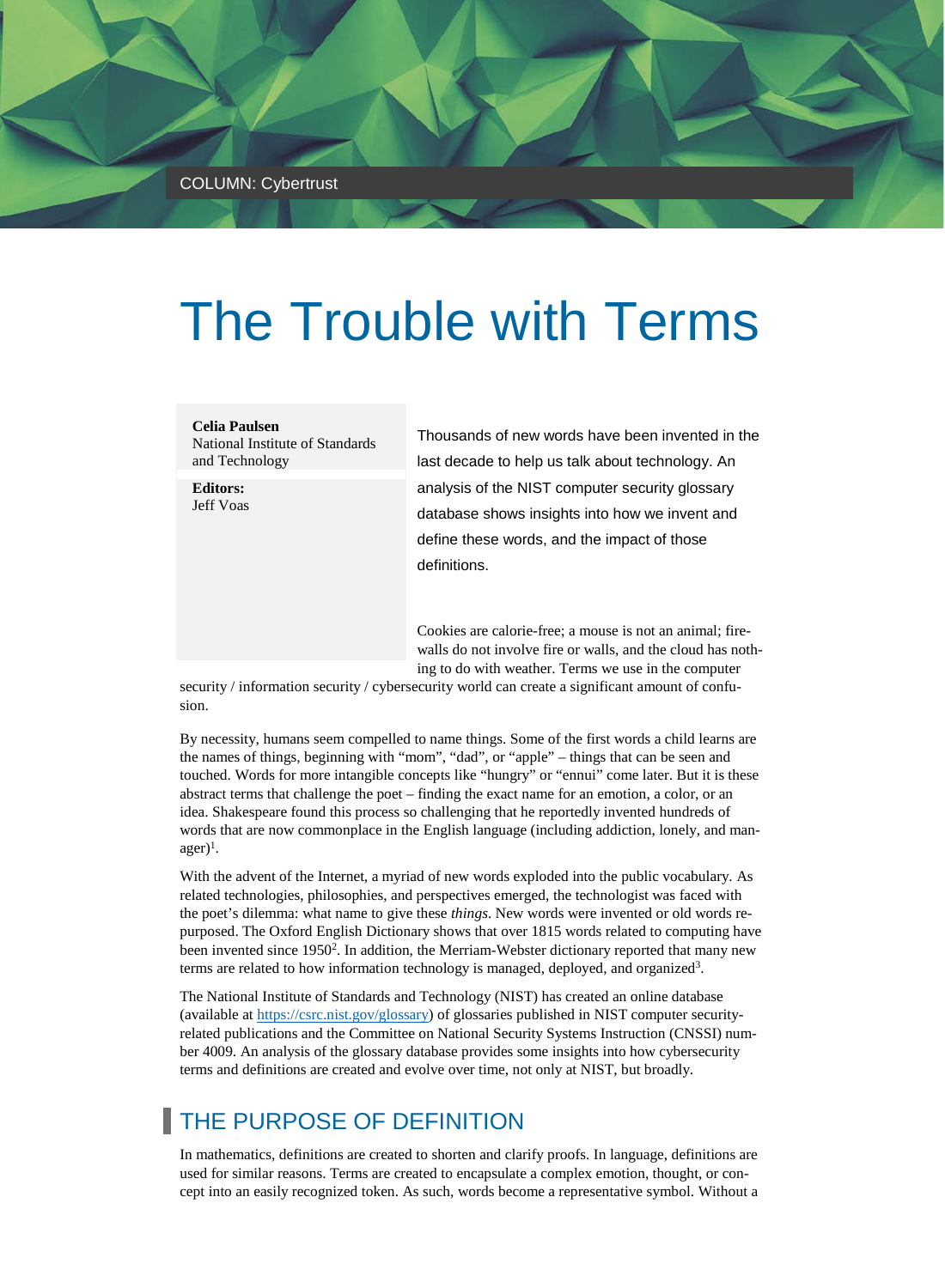common understanding of the definition of a mathematical or linguistic symbol, communication becomes imprecise and, in some cases, impossible.

In early human history, measurements were taken by comparing an object to body parts such as the hand or a digit. Different sized people would measure an object differently. This caused problems in trade, engineering, and even farming. The Royal Egyptian cubit was the first known standard unit of length, reportedly responsible for the successful creation of the Great Pyramid4.

Reuven Cohen, cofounder of Cloud Camp, was quoted in a Technology Review article as saying, "The cloud is a metaphor for the Internet. That is why there is a raging debate. By virtue of being a metaphor, it's open to different interpretations" and, "it's worth money".5 A term that is not clearly defined can mean many different things. This can have significant impacts in, for example, business when communicating the priorities of a project, in commerce when discussing the value of an object, and in law when discussing an arrangement.

The cubit provided Egyptians with a shared understanding of a measurement, allowing various groups of people to work together. Similarly, words can provide a standardized unit for measuring and communicating thoughts and ideas. Well thought-out and precise definitions enable a common, unambiguous understanding between differing parties, allowing them to measure and communicate concepts succinctly, clearly, and accurately.

## THE MANY COLORS OF WORDS

The NIST glossary database contains over 3500 computer security-related terms from over 150 documents. An analysis of the terms found that many fall into one of two camps: abbreviations turned into words, and metaphors. In the abbreviation camp, *SIM* is an abbreviation of *Subscriber Identification Module*, *bit* is short for *binary digit*, and *captcha* is an acronym for *Completely Automated Public Turing test to tell Computers and Humans Apart*. Many seemingly made up or nonsensical computer terms were once abbreviations where the abbreviated forms became words in and of themselves, independent of their longer forms.

Thankfully, these terms often come pre-packaged with a definition, especially if the term is trademarked, such as with *wi-fi*. Richard Robinson in his seminal book Definition<sup>6</sup> called these pre-defined definitions stipulated definitions. A stipulated definition is a "self-conscious setting up of the meaning-relation between some word and some object". Robinson argues that stipulated definitions create concepts and are free from pre-connotations or associations based on how a word has been used before.

The value of stipulated definitions can be seen in terms that were created to represent a specific concept. Terms such as *hyperlink*, *kernel*, or *cryptography* have few unique definitions in the NIST glossary database. Stipulated definitions tend to be stable; there is generally common agreement as to what the terms mean, and they are less vulnerable to the cultural mood swings that tend to affect a definition.

Terms that are metaphors include *cloud computing*, *virus, bounce*, and *wizard*. These terms use words readers or listeners are familiar with and provide an instantaneous mental association that makes complex ideas seem accessible. Marketing departments love metaphorical terms for exactly that reason – they can allow the customer to interpret the term in a way that makes sense to them.

Unfortunately, the instinctual understanding that the metaphor provides does not automatically result in a usable, translatable, measurable definition. Technologists, standards groups, and legal groups are left to create a definition to match the intent of the words. These lexical or extracted definitions seek to explain how a word has been used and also provide value to the community, which can be challenging and inexact art.

## LEGITIMATE DIFFERENCES

At times, existing definitions simply are not adequate. Existing definitions may be overly general, overly specific, or miss some key point, critical in the context of the publication where the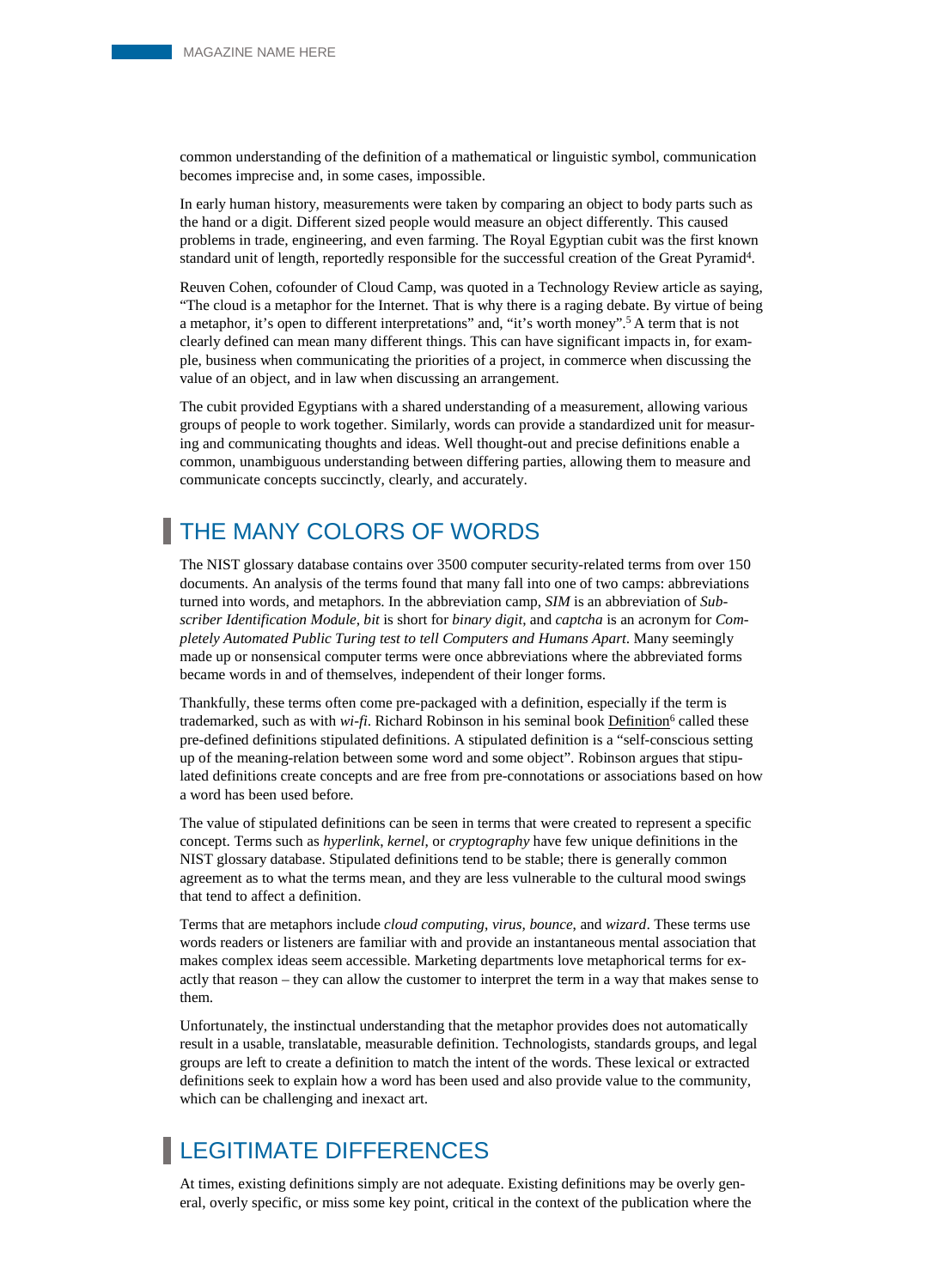term is used. This may be due to advances in technology, expanding uses of technology, or a change in understanding.

The context of the use of a word is perhaps the most common reason for differences in definition. Understanding context is critical to understanding a term's meaning. A presentation about risk could be completely different depending on whether the person speaking is an insurance provider, a software engineer, or a project manager. The term *Risk* means different things to different people. It's use in NIST publications is tied to the context of the publication, for example referring to the risk of a breach, the risk of a failure, or the risk of a supply chain attack.

One of the most overt examples of this is in law. The legal definition for a term can be almost unrecognizable compared to the popular definition. For example, the terms *property, damage*, and *warrant* all have very specific legal definitions that do not always agree with the terms' usage in the common vernacular. Even more, the legal definition for a term can differ depending on whether the discussion is regarding patent law, family law, or finance law. The term *dependent* is one example. In patent law, *dependent* specifically refers to a claim with a reference in another claim; in family law, it is someone whose livelihood is sustained by another person; in finance, it can refer to a contract that is conditional upon a separate agreement. These definitions are similar, but tailored to the context.

As p*rivacy* becomes more important from a legal standpoint, the various legal definitions will likely not harmonize with the popular use of the term and will potentially also conflict with technical uses of the term in the computer world. This could cause confusion, especially for international organizations required to follow numerous regulations that may not standardize in something as fundamental as the definition of the word *privacy.*

This variability is not a fault or failure of the authors of the regulations, but rather a symptom of language itself. Words can have multiple definitions, either depending on context or as they change over time. *Hatch* in English can refer to a hatching egg, or the hatch of an airplane. Many years ago, the word *nice* meant *silly* or *foolish*, whereas now it means *agreeable.* Changes to definitions occur even in the most structured scientific fields. Although the term *planet* has been used for centuries, which celestial objects can be classified as a planet is an ongoing debate<sup>7</sup>.

#### THE LITERALIST

One of the more common reasons the meanings of terms change is due to misunderstandings between technologists and the lay person. When a word becomes very popular, marketers, media, academics, and others find they must use the term in order to garner attention, regardless of whether their use of the term is strictly accurate. Or, instead of remembering a new term for a new but similar technology, the populace may continue to use the old term, effectively changing its definition to include the new technology. When either of these scenarios happen, arguments between purists and populists can erupt, causing disagreement as to what a *blockchain*, *mouse*, *hacker*, or *emoticon* is.

One strategy to prevent such arguments is relating lay or common terms or phrases to more formal or scientific terms. For example, the phrase *superbug* is occasionally used by media to refer to *antimicrobial-resistant bacteria*, but the scientific community is generally strict in using the more scientific term. When discussing animals or plants, scientists regularly use the Latin (binomial nomenclature) name, but also mention the common name as a side note (e.g. "crataegus monogyna or common hawthorn"). This allows for the specificity that stipulated definitions provide, while connecting to the common lexicon.

At times, the literal or scientific definition of a term may differ so much from the popular version, that it can lead to significant misunderstandings. Parker Molloy wrote a comical but apropos article where she replaced the term *millennial* in headlines with the phrase *adults under 40*<sup>8</sup> . The results remove a lot of preconceptions and emotional biases associated with the term and afford greater understanding of what is actually being said. A potentially eye-opening experiment would be to perform this same exercise with headlines containing popular terms like *Internet of Things* or *Cloud Computing*.